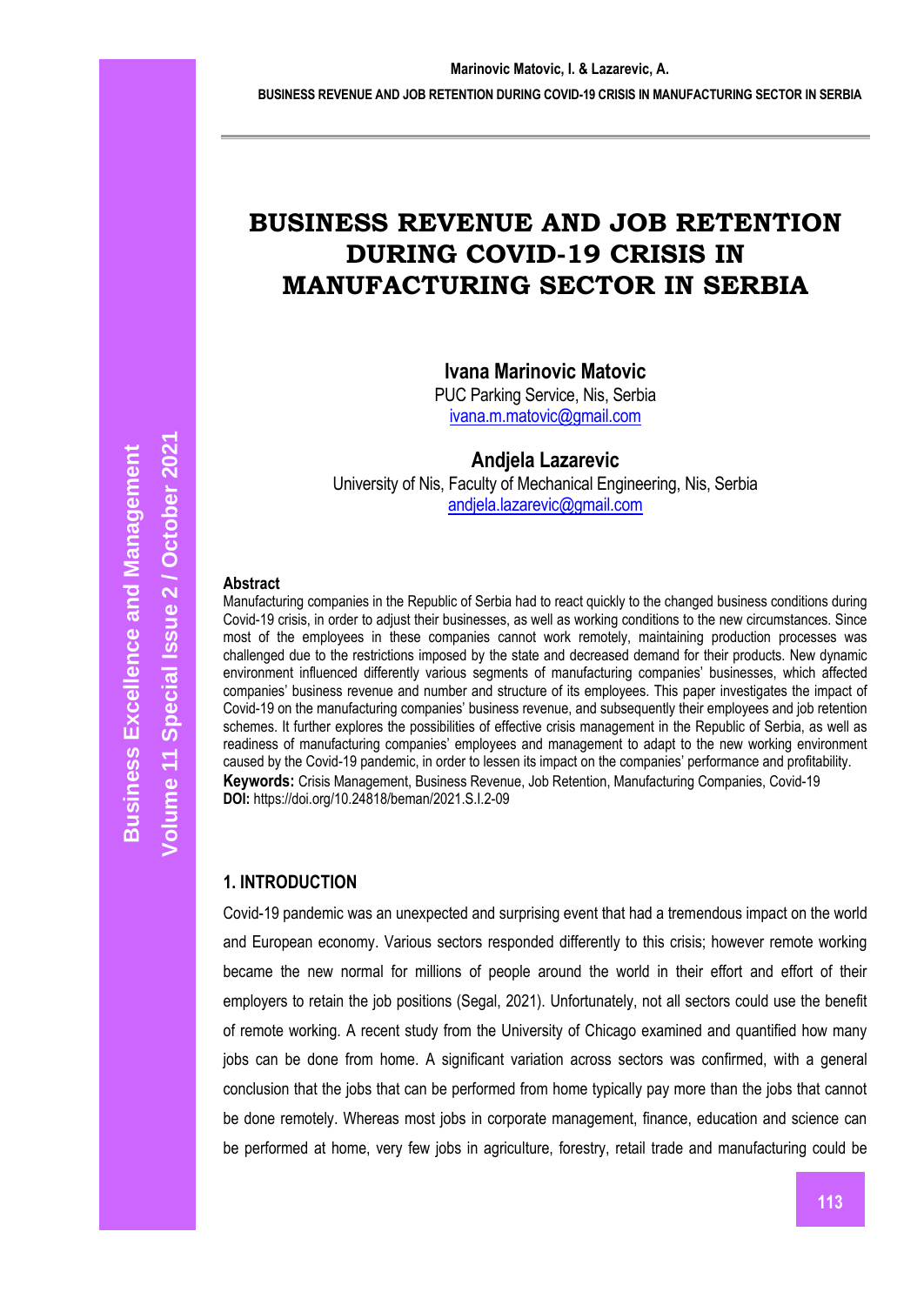done remotely (Dingel & Neiman, 2020). The focus of this paper is on the manufacturing companies, due to their importance for the Serbian economy, as well as unfavorable position due to the fact that their employees cannot do jobs remotely and that manufacturing business activities were significantly reduced during Covid-19 pandemics.

Manufacturing companies represent legal entities whose main activities are related to the production of goods by transforming various resources such as energy, raw materials, pre-processed parts and components into finished products using employees' knowledge and skills, machines and tools. Various divisions of manufacturing companies could be made in accordance to their size (by number of employees, by business revenue etc.), main industry group they belong to, type of manufacturing processes etc. However, in order to understand the position and the development status of Serbian manufacturing sector, it is important to mention that this sector, together with overall Serbian economy, was a subject of various kinds of disruptions for decades. Nineties (90's) brought UN sanctions, wars, breakdown of the federal state Yugoslavia and NATO bombing, and negative manufacturing industry growth rate (China-CEE Institute, 2019). The Serbian economy started transition from socialist to market oriented through privatization of state owned companies, including wide majority of manufacturing industries. Privatization usually led to the interruptions of the production, while more of the privatized companies changed their core business from manufacturing to services. The economic transition was followed by various kind of resistance, since it was difficult to change peoples' way of thinking and behaving, as well as their expectation from their working and living environment they were facing. Finally, after the decades of gradual devastation, through the inflow of the foreign direct investments, the manufacturing sector has started its recovery, followed by the increasing of the technological knowledge and market liberalization. This recovery was relying on the products bearing a low and middle-low technological content, labor and resource intensive, such as metal processing, industries heavily dependent on machine construction, which create low gross value added (Savic et al., 2015).

Despite this fact and a net loss in 2015, Serbian manufacturing sector achieved a positive result in the period 2016-2019 - the net result in 2017 was a record 1.2 billion EUR, while in 2019 the net result was slightly lower and amounted to 940 million EUR, or 28% of net economic performance. The recovery could be also observed in terms of the increased number of manufacturing companies, and other parameters related to this increase. In the five-year period from 2015 to 2019, the number of manufacturing companies increased by 5.1%, the number of employees by 27.2%, income by 17.9%, net result by 35.4%, GVA by 16.8%, capital by 32.7%, and the accumulated loss decreased by -18.6%, as well as total liabilities by -1.7% (Republican Bureau of Statistics, 2020).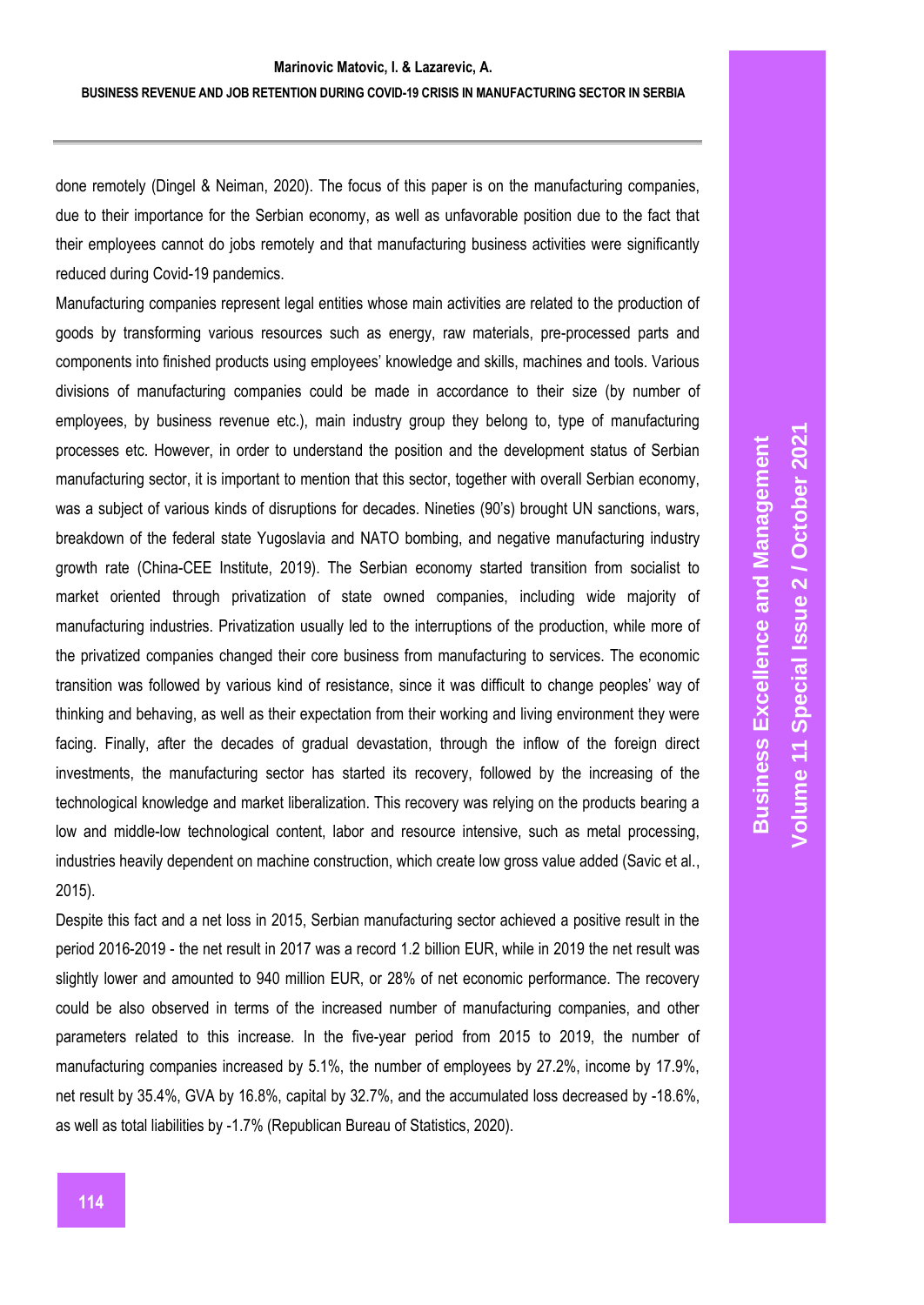## **BUSINESS REVENUE AND JOB RETENTION DURING COVID-19 CRISIS IN MANUFACTURING SECTOR IN SERBIA**

In 2020, Serbian manufacturing sector faced a new challenge since it has been one of the most severely affected by the Covid-19 crisis. The intention of the Serbian government to strengthen the long-term position and status of manufacturing industry at the regional and European market, despite Covid-19 pandemic, was clearly stressed by the governmental authorities. After the initial shock and three months long lockdown in 2020, all sectors, including manufacturing, have started to gradually reopen. Some companies recovered faster than others by adjusting their business operations to the new circumstances and have proved to be more resilient to the crisis than others. Although this depends of the companies' readiness to adapt, it is also highly related to the external environment including regulation changes and measures imposed by the state, together with the measures prescribed by the company itself.

The first part of this research was dedicated to explore the influence of Covid-19 crisis on various segments of manufacturing companies' businesses. Based on the results of this impact analysis and observed changes in the companies' business revenue and employees' structure and income variations, the effects of some kind of responses of the manufacturing companies to the Covid-19 crisis were assessed. The most common and widespread measures manufacturing companies have taken coping crisis were explored in order to determine the recommendations for survival, offensive business strategies and further development of manufacturing organizations, during and after the crisis.

The way in which companies fight and keep up with the Covid-19 crisis and its effects, largely depended on the state's attitude toward the crisis, state restrictions and support that companies had, as well as the security they felt doing business in Serbia in crisis situation. Serbian economy passed through the period of serious restrictions in international traveling and transfer of goods and cross-border trade, disruption of supply chains and other kind of limitations that endangered Serbian economy. Therefore, this study also explores the attitude of the manufacturing companies toward the state measures and their consistency, as well as expectations they had from the state institutions and authorities. It reveals state and sectorial capabilities and readiness to effectively manage the crisis, as well as the readiness of the manufacturing companies' employees and management to adapt to the new working environment caused by the Covid-19 pandemic, in order to lessen its impact on the companies' performance and profitability.

# **2. LITERATURE REVIEW**

Since the emergence of Covid-19 in 2020, it has become one of the most commonly researched topics, capturing the attention of the scientists and researchers from various fields of study around the world. The impact of Covid-19 crisis on the economy was analyzed in the research done by Gourinchas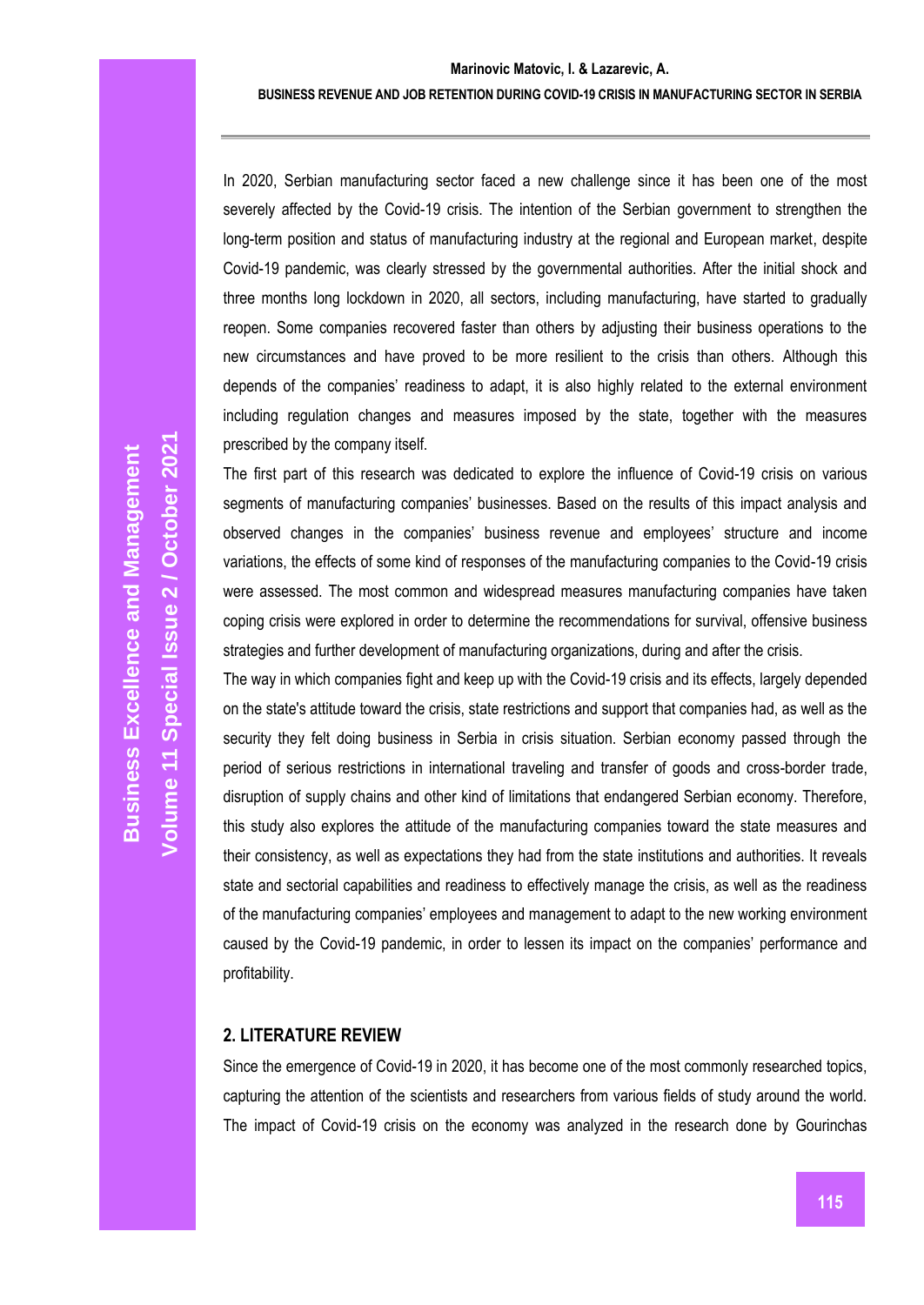(2020), while Lenoël & Young (2021) set out a framework that can be used to evaluate policies intended to mitigate the economic effects of Covid-19. Nicola et al. (2020) summarized the socio-economic impact of Covid-19 pandemic, taking into account individual aspects of the world economy. The importance of open access, innovation, and knowledge management for combat and survival in crisis conditions was emphasized in the research of Chesbrough (2020). Kraus et al. (2020) confirmed the negative impact of crisis on business operations and results. Lee et al. (2020) investigated problems in cooperation with suppliers, changes in demand, and limited availability of human resources and financial capital, as basic factors that contribute to negative business trends in Covid-19 crisis conditions.

Many other authors and studies dealt with the economic recovery after Covid-19 pandemic. Carlsson-Szlezak et al. (2020) explained that policy innovations could have an impact on economic recovery, like "bridge loans" or moratorium on mortgage payments. Sharma et al. (2021) developed a flexible economy model and discussed two policies that attempt to moderate the impact of crisis. This model can be accommodated to the wide range of situations.

Covid-19 pandemic has strongly influenced human capital, i.e. led to job losses, and a decrease in personal income of employees. The pandemic has led to the increased poverty and social stratification (Palomino et al., 2020; Brunori et al., 2020); when the most vulnerable population groups were affected much more than others (Fan et al., 2020). Béland et al. (2020) confirmed in their study that Covid-19 crisis has created the decline in number of employees, and the growth of unemployment rates. The pandemic crisis has led to a significant drop in productivity in small and medium-sized enterprises, which have reduced the number of employees in order to maintain their business (Nyanga & Zirima, 2020). However, certain industries used unstable macroeconomic conditions and achieved high profits, so the crisis did not negatively affect salaries of their employees (Béland et al., 2020).

Many authors perceived the importance of government actions to support economic recovery. There is an opinion that governments today face a choice in a unique moment in history: to use it to build a stronger economy that is cleaner and more resilient, or further follow an old-fashioned economy driven by fossil-fuels and debt-laden consumption (Jung & Murphy, 2020). Baldwin et al. (2020) and Magno & Cassia (2021) stated that government support should be prompt and strong, preventing liquidity problems, and avoiding unnecessary losses. Nyanga & Zirima (2020) agree that the state role in reducing the negative impact of Covid-19 crisis has to be significant. Kuckertz et al. (2020) confirmed that state role is of great importance as the first aid for small and medium-sized enterprises, at the beginning of crisis, in order to support their liquidity, which is primarily at risk. Following this first aid measures, state should implement further support measures for the development of small and medium-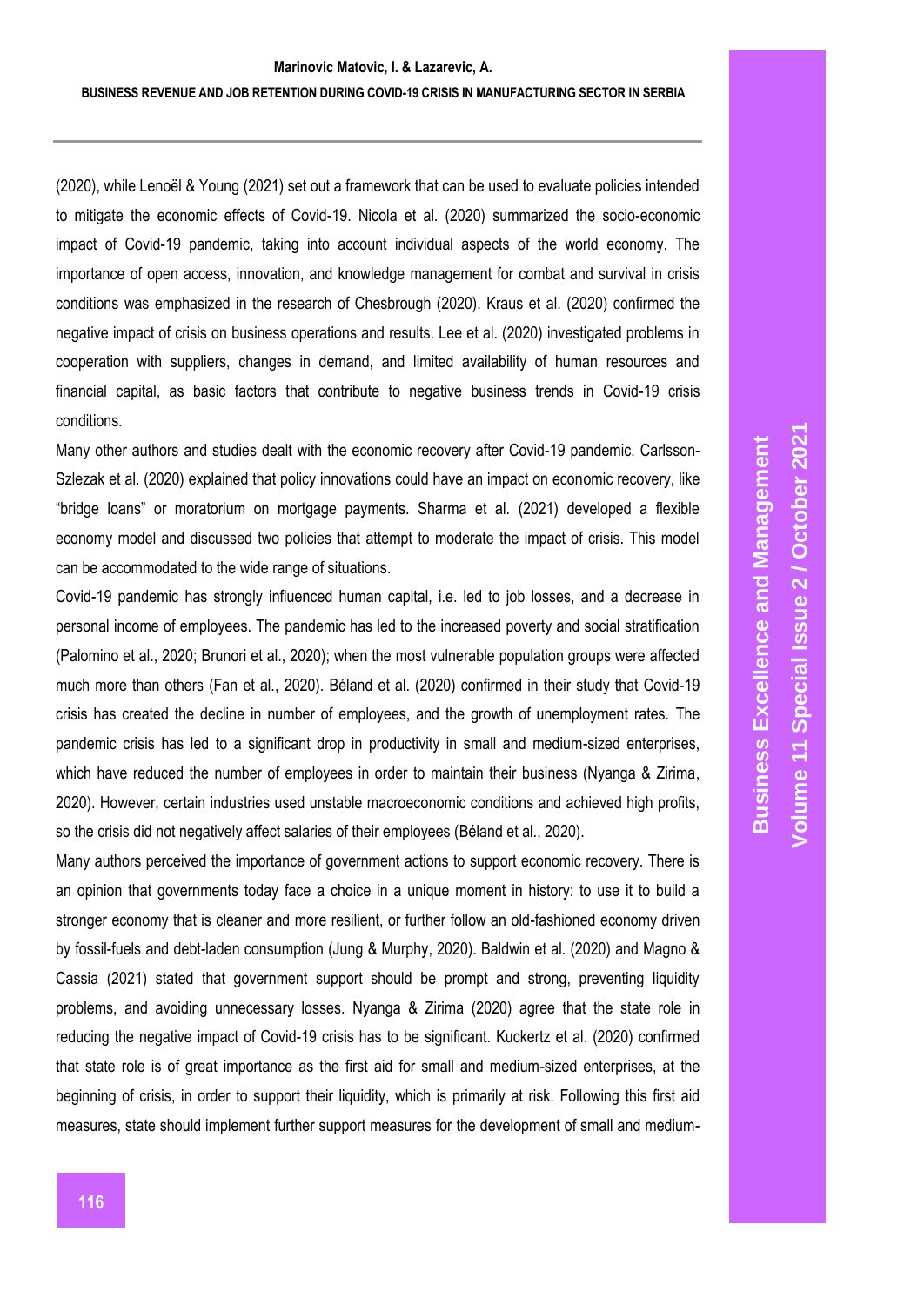sized enterprises, and their survival in times of crisis. State aid support, combined with the crisis management at organizational level, enables survival and development of companies during Covid-19 pandemic (Islam et al. 2020). Alves et al. (2020) proposed crisis resilience model for small and mediumsized enterprises. They have defined five strategies for these organizations, for their survival and development in crisis conditions.

Similarly, as to the global level, Covid-19 crisis and possibilities for its mitigation were discussed by some authors giving the example of the Republic of Serbia. Negative impact of Covid-19 pandemic on Serbian enterprises was analyzed conducting online survey, targeting top and middle management. This study identified internal strengths and weaknesses, as well as external opportunities and threats on the Serbian companies' competitiveness during the pandemic (Adzic & Al-Mansour, 2021). Savic et al. (2021) analyzed the competitiveness of the Serbian economy by using the Country Competitiveness Index, emphasizing the importance of microeconomic indicators to analyze crucial segments for the economy recovery. The sectorial studies about the Covid-19 pandemic in Serbia usually target the tourism sector or are dealing with behavioral aspects of stress provoked by Covid-19 pandemic. However, there were not many studies that consider fully or in some segments the impact of Covid-19 crisis on the manufacturing sector in Serbia.

Stojcic (2020) believes that a Covid-19 crisis affects all industries, which recorded revenue decrease, liquidity shortage, problems with customers and suppliers, after the outbreak of Covid-19 pandemic. Manufacturing industry was especially affected by the negative aspects of crisis (Xin et al., 2020), while the losses in the manufacturing industry have led to a decline in economic activity in many countries, therefore certain measures that should apply in the post-crisis period were examined (Sodhi, 2020). Harris et al. (2020) explored the manufacturing in Covid-19 recession and changes in manufacturing outputs by sector. It considered pre-Covid-19 conditions as well as various post-Covid-19 strategies, which lead to the conclusion that it would be difficult to follow either individual strategy. The solution could be found in business continuity plans, which should strengthen the resilience of companies and focus on their sustainability in crisis conditions (Islam et al., 2020). Cai & Luo (2020) proposed two-step measures to be implemented in manufacturing industry, with their help it would be easier to get out of the crisis, and adapt to the new conditions in the post-crisis period.

# **3. METHODOLOGY**

A questioner-based survey was conducted among manufacturing companies in the Republic of Serbia, referring to the period during April and May 2021. The research was performed more than a year since Covid-19 pandemic began. Manufacturing companies had enough time to estimate the impact of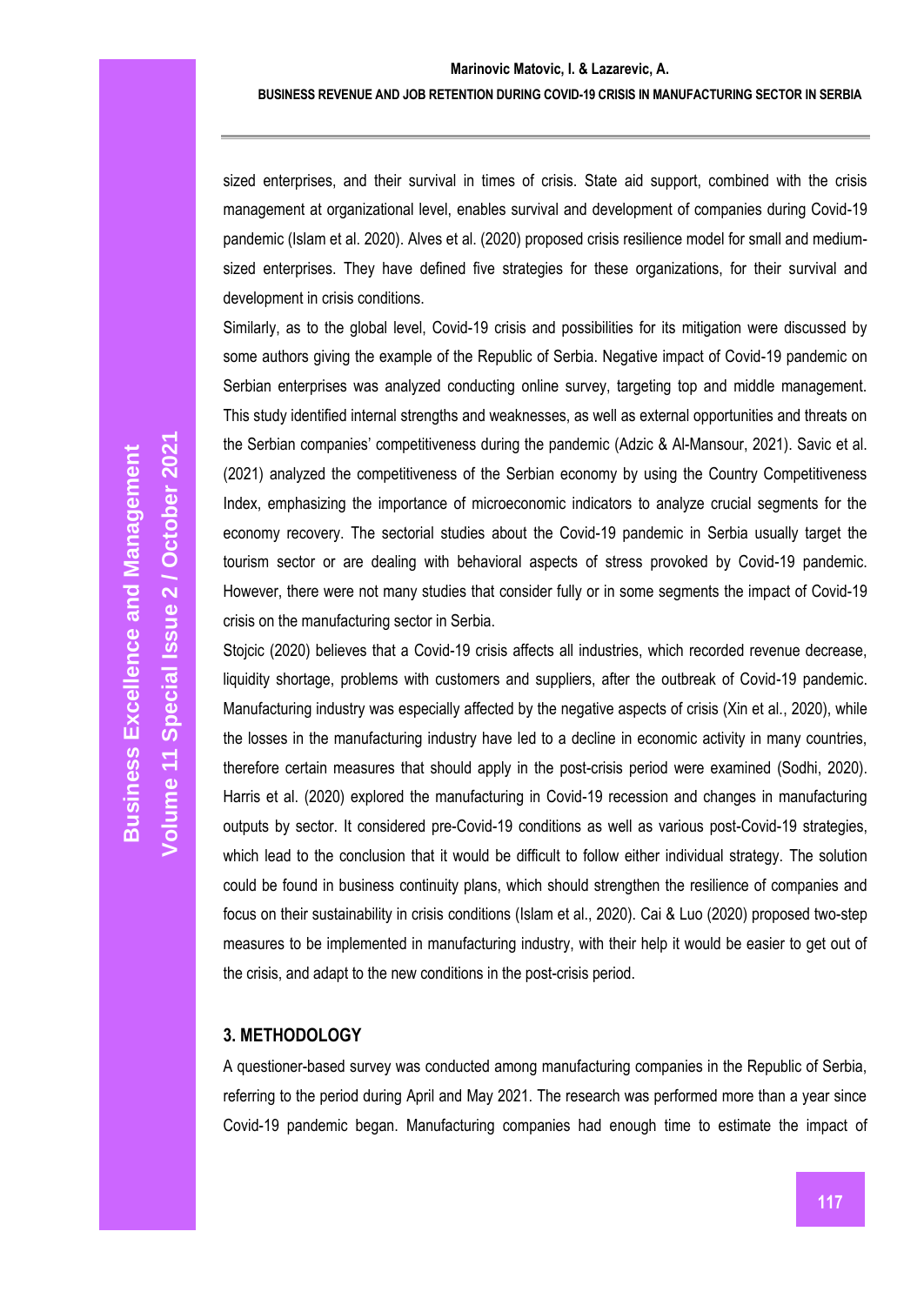#### **BUSINESS REVENUE AND JOB RETENTION DURING COVID-19 CRISIS IN MANUFACTURING SECTOR IN SERBIA**

pandemic on certain segments of their business, and to apply appropriate measures, directed either to defense themselves from the negative effects of the crisis, or to use opportunities and chances in new macroeconomic business conditions. The research was conducted on a sample of 392 companies, 37 of which were from the manufacturing sector. The questionnaire contained questions that defined descriptive characteristics of the sample, and questions regarding applied measures for survival and sustainable business during Covid-19 pandemic. The questionnaire also contained questions related to the government role in crisis conditions, and the expected state measures for supporting the needs of manufacturing companies.

In accordance with the previous literature review, defining hypotheses is logically based on the expected results of the empirical research. In this sense, three hypotheses were defined, which assume the impact of Covid-19 pandemic on manufacturing companies, and importance of state measures in Covid-19 crisis conditions in the Republic of Serbia.

H1. Covid-19 crisis has significantly affected revenue of the manufacturing companies, due to the specifics of their business

H2. Covid-19 crisis has not significantly affected the structure and income of employees in the manufacturing companies, due to State aid measures

H<sub>3</sub>. State aid measures have a significant role in sustaining business continuity and the development of the manufacturing companies in Covid-19 crisis

Standard statistical methods were used for the analysis of empirical data, descriptive statistics, Kolmogorov-Smirnov and Shapiro-Wilk normality tests, as well as non-parametric Wilcoxon Signed Ranks Test, for analysis of statistical significance of differences in arithmetic means.

#### **4. EMPIRICAL RESULTS**

The research sample was analyzed according to the business characteristics of manufacturing companies, as well as according to the demographic characteristics of entrepreneurs (company owners or managers). The research sample consisted of small and medium-sized enterprises, with the majority of small business organizations (59.5% according to the number of employees, and 64.9% according to the amount of operating income). Mostly mature manufacturing companies participated in the research. Almost 90% have been operating for 6 or more years (89.2%), while 67.6% of the observed companies have been active for more than 10 years. According to empirical data, the amount of startup capital differs in research sample. 32.4% of respondents established their company with less than EUR 1,000 of startup capital, 29.7% started business activities with EUR 1,000-5,000, while 32.4% of companies had a higher start-up capital base (over EUR 5,000). More than half of organizations operate in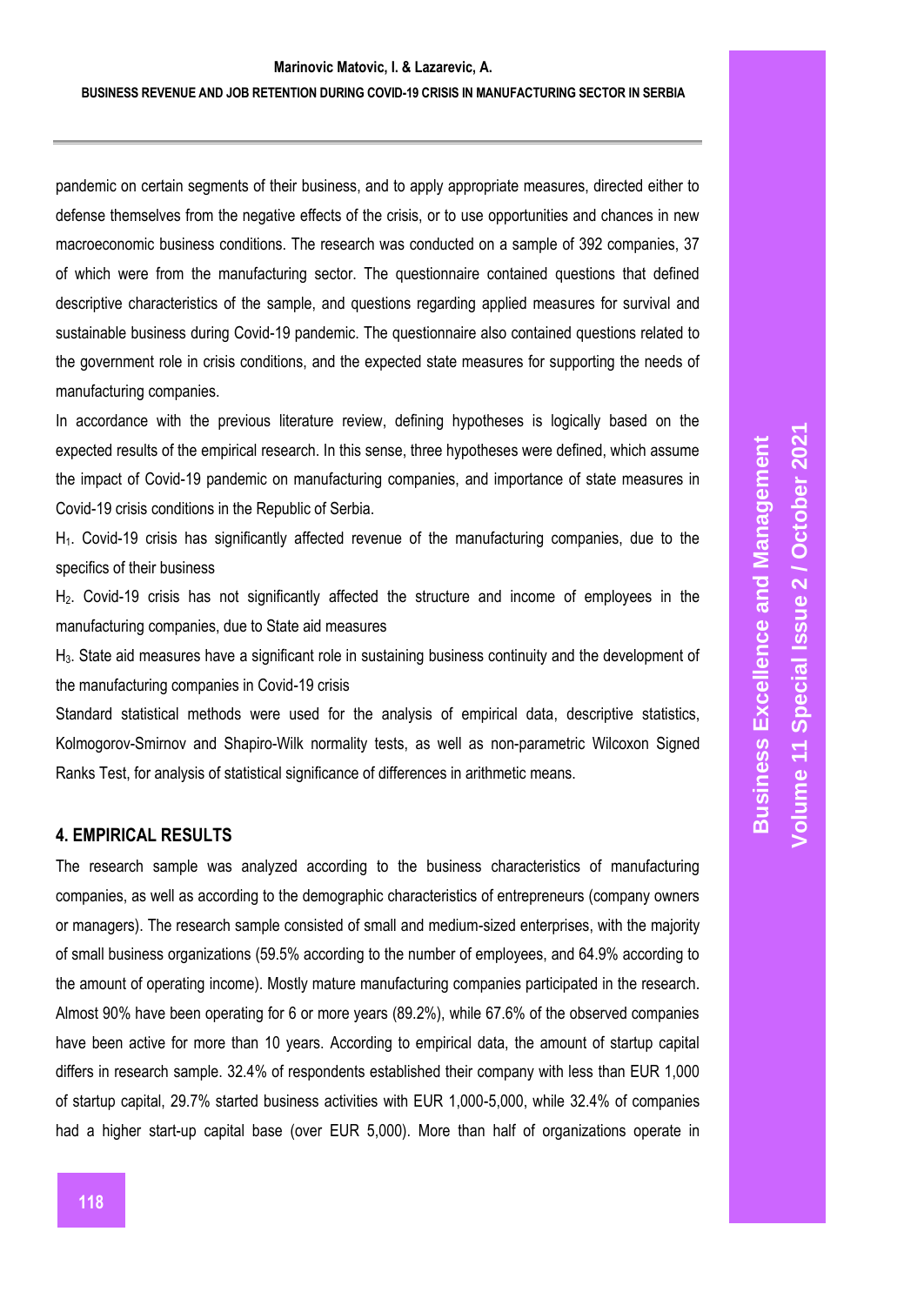#### **BUSINESS REVENUE AND JOB RETENTION DURING COVID-19 CRISIS IN MANUFACTURING SECTOR IN SERBIA**

international business (56.8%), while majority of the observed sample don't have online sales (83.8%). The research also analyzed the characteristics of entrepreneurs of manufacturing companies. According to the research results, owners and managers of the observed organizations are mostly male (67.6%) and they are over 40 years old. 94.6% of entrepreneurs are over 40, and the majority of respondents are in the age group "41-50 years" (56.8%). When it comes to the educational structure of entrepreneurs, 40.5% have secondary education, 21.6% vocational, while 37.8% have the highest, university degree.

Empirical distribution, performed using Kolmogorov-Smirnov and Shapiro-Wilk normality tests, has shown that the empirical data significantly deviate from the normal distribution, which defined the choice of nonparametric tests for statistical analysis of obtained survey results.

After checking the distribution normality, the impact of Covid-19 crisis on revenue, structure and salary of employees in manufacturing companies was analyzed, as well as the pandemic influence on various segments of their businesses. Descriptive statistical analysis of Covid-19 impact on operating revenue, salary and number of employees, in the period 2019-2021, is specified in Table 1.

| Revenue change            | Frequency        | %     | <b>Cumulative %</b> |
|---------------------------|------------------|-------|---------------------|
| Decrease >75%             |                  | 18.9  | 18.9                |
| Decrease 50%-75%          |                  | 18.9  | 37.8                |
| Decrease 25%-50%          | 10               | 27.0  | 64.8                |
| Decrease <25%             |                  | 18.9  | 83.7                |
| Without change            | 5                | 13.5  | 97.2                |
| Increase $<$ 25%          |                  | 0.0   | 97.2                |
| Increase 25%-50%          |                  | 2.8   | 100.0               |
| Total                     | 37               | 100.0 |                     |
| Employee structure change | <b>Frequency</b> | %     | <b>Cumulative %</b> |
| Decrease $\geq 10\%$      | 4                | 10.8  | 10.8                |
| Decrease 11%-30%          | 2                | 5.4   | 16.2                |
| Decrease 31%-50%          |                  | 2.7   | 18.9                |
| Decrease ≤51%             | 2                | 5.4   | 24.3                |
| Without change            | 28               | 75.7  | 100.0               |
| Total                     | 37               | 100.0 |                     |
| Salary change             | <b>Frequency</b> | %     | <b>Cumulative %</b> |
| Decrease $\geq 10\%$      | 2                | 5.4   | 5.4                 |
| Decrease 11%-30%          | 6                | 16.2  | 21.6                |
| Decrease 31%-50%          | 2                | 5.4   | 27.0                |
| Decrease ≤51%             | 2                | 5.4   | 32.4                |
| Without change            | 25               | 67.6  | 100.0               |
| Total                     | 37               | 100.0 |                     |

**TABLE 1. IMPACT OF COVID-19 ON REVENUE, STRUCTURE AND SALARY OF EMPLOYEES**

#### Source: Authors

Hypothesis  $H_1$  stated that Covid-19 crisis has significantly affected revenue of the manufacturing companies, due to the specifics of their business. Based on the presented data (Table 1)  $H_1$  was confirmed, and it can be concluded that 83.7% of manufacturing companies operated with a reduced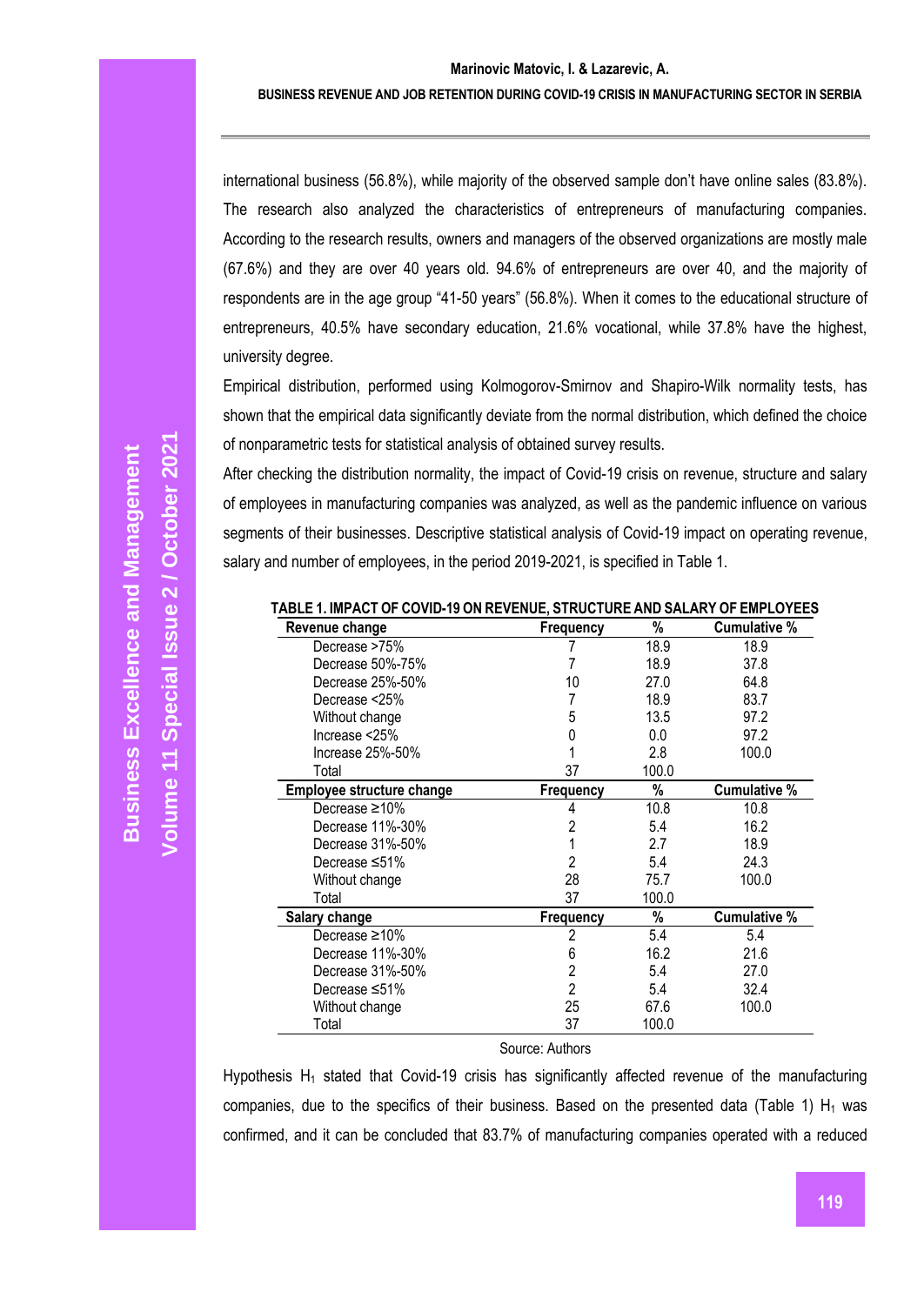## **BUSINESS REVENUE AND JOB RETENTION DURING COVID-19 CRISIS IN MANUFACTURING SECTOR IN SERBIA**

revenue volume, with 18.9% of companies affected by the reduction of more than 75%. Operating revenues remained at the same level in 13.5% of companies, and only 2.8% of organizations confirmed that Covid-19 pandemic contributed to the increase in their revenues.

In Hypothesis H<sub>2</sub>, it was assumed that Covid-19 crisis has not significantly affected the structure and salary of employees in the manufacturing companies, which was confirmed by the Table 1 analysis. After the outbreak of Covid-19 pandemic, no significant change in the structure of employees in manufacturing companies was recorded (as confirmed by 75.7% of respondents). The majority of companies that reduced the number of employees (10.8% of respondents), confirmed that reduction was up to 10% of total number. Larger reductions, more than 50% of employee number, were also noted (in 5.4% of organizations). As seen from the presented results, most manufacturing companies did not reduce the salaries of their employees, as confirmed by 67.6% of respondents. In most cases, a reduction of up to 30% was recorded (cumulatively in 21.6% of companies). Significant reductions of salaries, 51% or more, were conducted in 5.4% of manufacturing companies.

In hypothesis  $H_2$  it was also presumed that structure and salary of employees in the manufacturing companies wasn't significantly affected due to State aid measures. Considering that manufacturing companies had a decline in business revenues in period 2019-2021, and that there was no significant change in the structure and salaries of employees, it can be concluded that this was influenced by state support measures. State measures in Republic of Serbia were aimed at improving liquidity and preserving jobs, they were implemented during 2020, immediately after the outbreak of the Covid-19 pandemic, and they continued in 2021 (Marinovic Matovic & Vemic Djurkovic, 2021). These findings also confirmed hypothesis H<sub>2</sub>.

Impact of Covid-19 pandemic on other business segments was analyzed by non-parametric Wilcoxon Signed Ranks Test. The results are provided in Table 2.

|                                                           |          | Asymp. Sig.<br>(2-tailed) | Exact Sig.<br>(2-tailed) |
|-----------------------------------------------------------|----------|---------------------------|--------------------------|
| Median - Employee health issues                           | $-3.824$ | .000                      |                          |
| Median - Business interruption                            | $-.809$  | .421                      |                          |
| Median - Organizational difficulties                      | $-.527$  | .590                      |                          |
| Median - Payment delays                                   | $-527$   | .590                      |                          |
| Median - Delivery problems                                | $-1.241$ | .217                      |                          |
| Median - Increased costs                                  |          |                           | .538b                    |
| Median - Working hours change                             | $-1.544$ | .135                      |                          |
| Median - Business change                                  | $-.171$  | .859                      |                          |
| Median - Absence of employees                             | $-2.648$ | .006                      |                          |
| Median - Alternative way of doing business                | $-2.379$ | .009                      |                          |
| Median - Difficult access to capital                      | $-2.081$ | .032                      |                          |
| Median - Difficult fulfillment of contractual obligations | $-.538$  | .596                      |                          |
| Median - Difficult access to business information         |          |                           | .149b                    |

# **TABLE 2. IMPACT OF COVID-19 ON OPERATIONAL ACTIVITIES**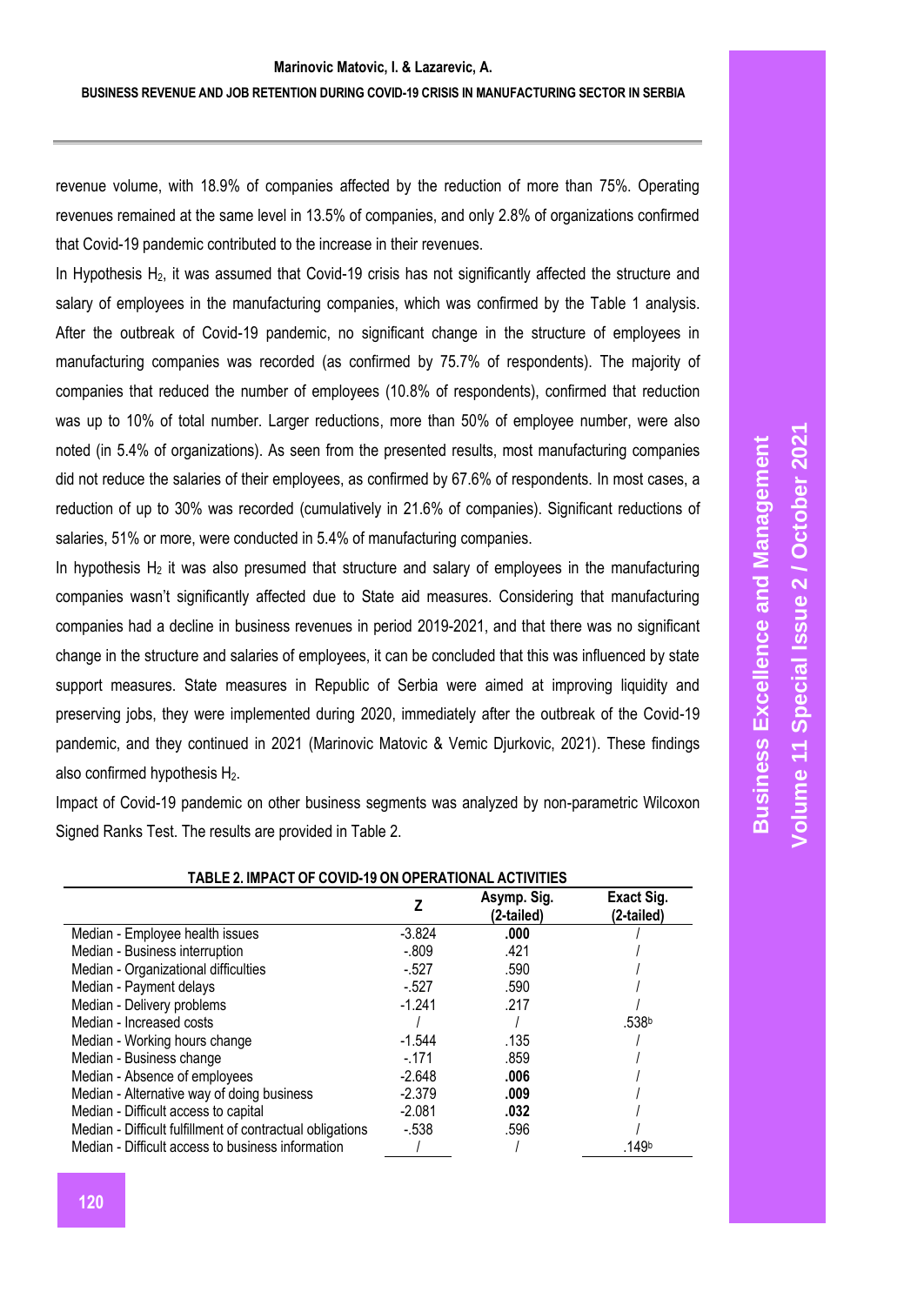#### **BUSINESS REVENUE AND JOB RETENTION DURING COVID-19 CRISIS IN MANUFACTURING SECTOR IN SERBIA**

| Median $-$<br>Other |                            |  | 451 <sup>t</sup> |
|---------------------|----------------------------|--|------------------|
| a.                  | Sign test                  |  |                  |
| b.                  | Binomial distribution used |  |                  |

Source: Authors

Hypothesis  $H_1$  posted that manufacturing companies' revenue was significantly affected due to the specifics of their business. Using the non-parametric Wilcoxon Signed Ranks Test, the estimated impact of Covid-19 crisis on certain business segments was analysed, that is whether it differs significantly from the median value (value 3). The findings presented in Table 2 further validate hypotheses  $H_1$ . Significant impact of Covid-19 pandemic has been confirmed in several business segments: health of employees (sig. 2-tailed 0.000); absence of employees (sig. 2-tailed 0.006); implementation of alternative business models (sig. 2-tailed 0.009); and difficult access to capital (sig. 2-tailed 0.032). Covid-19 pandemic had no significant impact on business interruptions (sig. 2-tailed 0.421), on organization (sig. 2-tailed 0.590), payment settling (sig. 2- tailed 0.590), delivery schedule (sig. 2-tailed 0.217), operating costs (sig. 2-tailed 0.538), business hours (sig. 2-tailed 0.135) or business operations (sig. 2-tailed 0.859). Unexpected crisis didn't have significant impact on contract obligations (sig. 2 tailed 0.596), and on information flow (sig. 2-tailed 0.149), as indicated in the Table 2.

Furthermore, the research also analyzed the measures applied by manufacturing companies after the pandemic outbreak, which helped them to survive and sustain their business growth in unpredictable macroeconomic conditions. Results are shown in Figure 1.



 $Yes$  No

**FIGURE 1. ANTI-COVID MEASURES APPLIED IN MANUFACTURING COMPANIES**

Source: Authors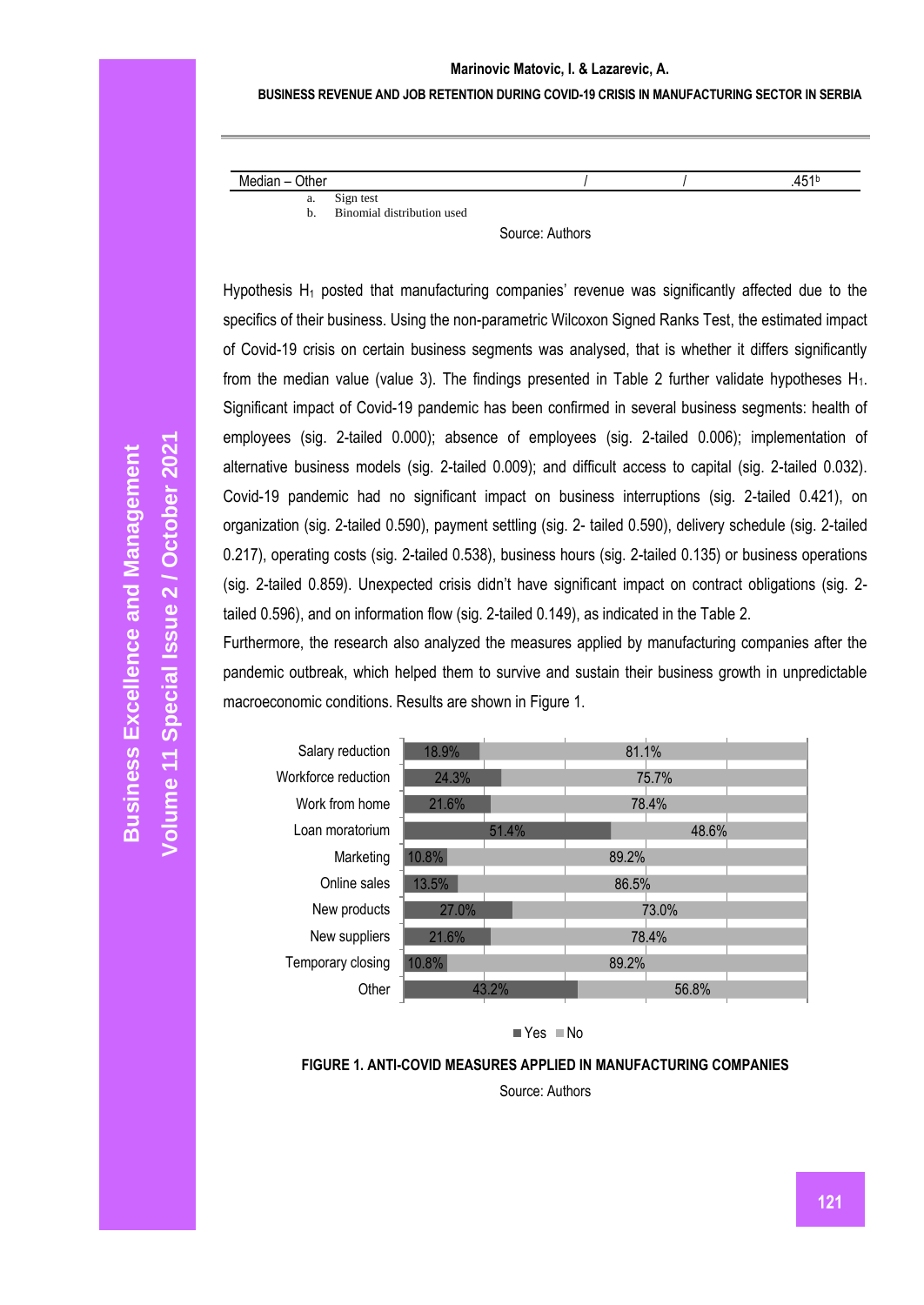#### **BUSINESS REVENUE AND JOB RETENTION DURING COVID-19 CRISIS IN MANUFACTURING SECTOR IN SERBIA**

The most common measure that manufacturing companies have applied to protect and develop their business was moratorium (Figure 1). Loan moratorium was offered by commercial banks, for deferral of loan obligations, and 51.4% of the observed companies used this opportunity. 27.0% of manufacturing companies introduced adjusted or new products after the outbreak of Covid-19 crisis, while 21.6% partially introduced work from home for their employees. The same share of respondents (21.6%) started cooperation with new suppliers in order to preserve their business continuity. New marketing measures were applied by 10.8% of manufacturing companies, while some other unmentioned specific activities were applied in 43.2% of the observed organizations.

Hypothesis  $H_3$  assumed that State aid measures have a significant role in sustaining business continuity and the development of the manufacturing companies in Covid-19 crisis. Hypothesis testing was performed by analysis of manufacturing companies' attitudes toward the state role in crisis conditions. Hypothesis  $H_3$  was confirmed by research results presented in Table 3.

|                                                                                  | Value                |
|----------------------------------------------------------------------------------|----------------------|
| Mean                                                                             | 4.28                 |
| Median                                                                           | 5.00                 |
| Mode                                                                             | 5                    |
| St.dev.                                                                          | 1.000                |
| Variance                                                                         | 1.002                |
| Median - Significant state role<br>Negative rank <sup>a</sup>                    | 30                   |
| Median - Significant state role<br>Positive rank <sup>b</sup>                    | 3                    |
| Median - Significant state role<br>Ties <sup>c</sup>                             | 4                    |
| Total                                                                            | 37                   |
| <sup>a</sup> Median <significant role<="" state="" td=""><td></td></significant> |                      |
| <b>bMedian&gt;Significant state role</b>                                         |                      |
| <sup>c</sup> Median=Significant state role                                       |                      |
| Tast statistics <sup>a</sup>                                                     |                      |
|                                                                                  | Median - Significant |
|                                                                                  | state role           |

#### **TABLE 3. IMPORTANCE OF STATE ROLE IN COVID-19 CRISIS CONDITIONS**

Source: Authors

**Z** -16.128<br>**Sig. (2-.tailed)** 0.000

**Sig. (2-.tailed)** 0.000 <sup>а</sup>Sign test

According to the obtained results, it can be concluded that most manufacturing companies fully agree with the statement that the state should play a significant role in mitigation of consequences of Covid-19 crisis. Based on Wilcoxon Signed Ranks test, 30 negative ranks were confirmed, which means that 30 companies rated (with a grade higher than 3) the need for a significant state role in mitigating crisis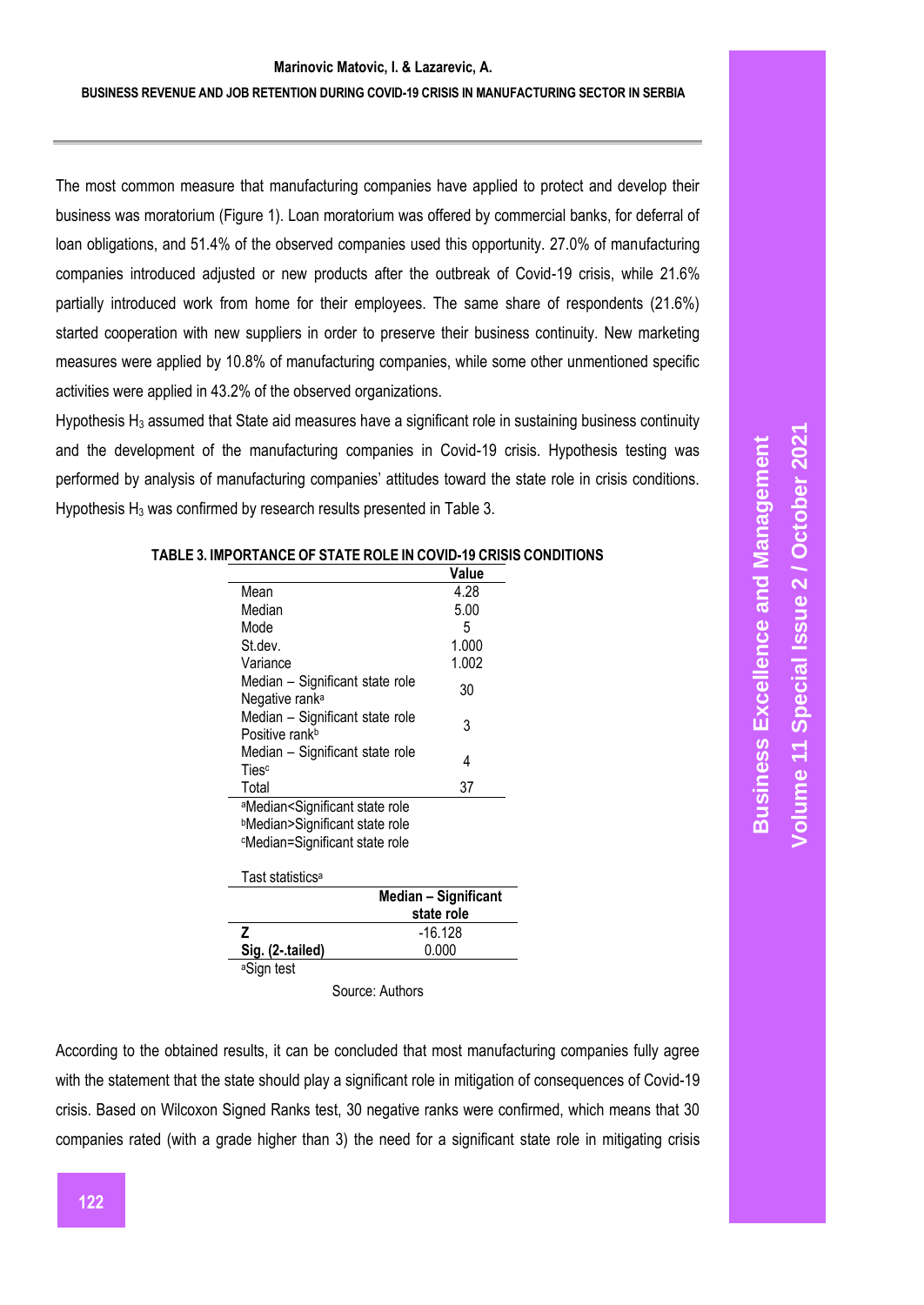## **BUSINESS REVENUE AND JOB RETENTION DURING COVID-19 CRISIS IN MANUFACTURING SECTOR IN SERBIA**

consequences (81% of the observed sample). Based on Wilcoxon Signed Ranks test (Z=-16.128; Sig.=0,000), it can be concluded that the average value is significantly higher than the median value. The research results confirmed hypothesis  $H_3$ , that the state role in sustaining business continuity and the development of the manufacturing companies in Covid-19 crisis is significant.

Manufacturing companies' expectations, regarding the future state aid measures, were also analyzed, and the results are presented in Figure 2.



 $\blacksquare$  Yes  $\blacksquare$  No

#### **FIGURE 2. EXPECTED ANTI-COVID STATE MEASURES**

Source: Authors

The results indicate that manufacturing companies expect the prolongation of state measures directed towards co-financing of salaries for their employees, as confirmed by 56.8% of respondents. This is a measure that has already been implemented by the state, after the outbreak of Covid-19 pandemic, and it is desirable in the following period as well. Manufacturing organizations do not expect a loan moratorium (62.2%), even though this measure was the most commonly used after the pandemic outbreak. Regarding the introduction of new favorable financing, 62.2% of respondents do not consider this measure necessary. 73.0% of companies do not even want business continuity grants from the state, and 97.3% of respondents do not expect from the state to compensate their business loss.

# **5. DISCUSSION**

This study investigated the impact of Covid-19 on the manufacturing companies' business revenue, their employees, and subsequently influence of crisis on various segments of their business. It also analyzed the most common measures applied by manufacturing companies after the pandemic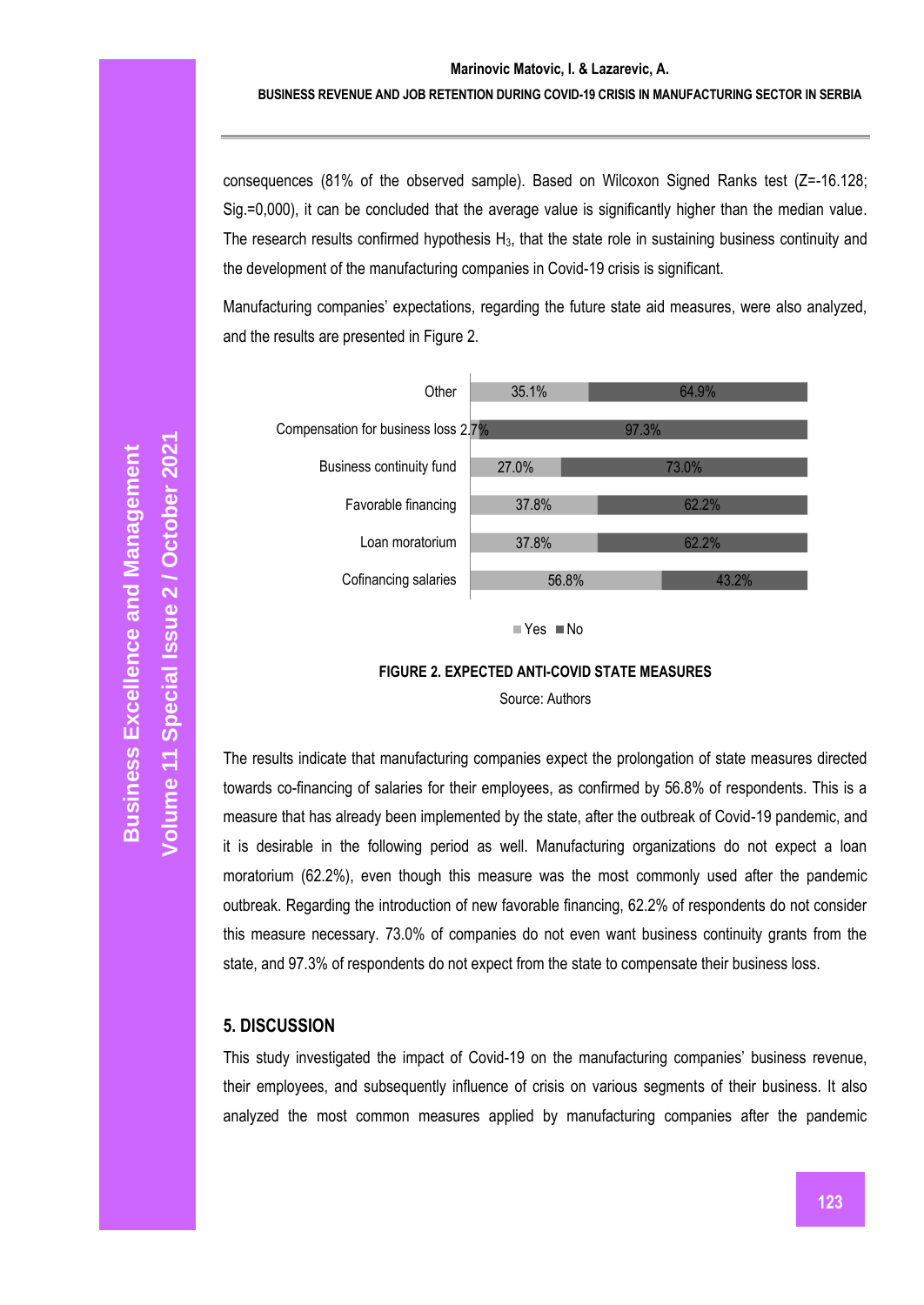outbreak, significance of state aid measures, and manufacturing companies' expectations, regarding the future state support.

The research study has three significant findings. First, it confirms that Covid-19 crisis has statistically significant impact on revenue of the manufacturing companies, due to the specifics of their business. These results are supported by previous studies, which implied the manufacturing sector as the most affected by Covid-19 pandemic (Xin et al., 2020; Stojcic, 2020, Marinovic Matovic & Lazarevic, 2020). Previous research studies also found that certain business aspects are factors with negatively impact on company operations and revenue, such as difficult access to financial capital, insufficient human capital, and changes in demand that cannot be met by rapid business adaptation (Kraus et al., 2020; Lee et al., 2020). Our results supported these findings, and confirmed that Covid-19 pandemic had significant impact on several business segments (employee health and absence, lack of capital, and new business models); which led to a decrease in operating revenue.

Second, the results obtained in empirical research confirmed that Covid-19 crisis doesn't have statistically significant impact on the structure and salary of employees in the manufacturing companies. These results are not consistent with some previous studies, which suggested that Covid-19 crisis has strongly influenced the number of employees in most sectors and increased the unemployment rate (Béland et al., 2020; Nyanga & Zirima, 2020), where the most vulnerable employee categories were most affected (Fana et al., 2020). According to the research results, employee salaries in manufacturing companies are not significantly affected by Covid-19 pandemic. However, other research confirmed that the crisis has caused inequality and poverty among certain categories of employees (Palomino et al., 2020; Brunori et al., 2020). Our results are in line with Béland et al. (2020) study, who found that Covid-19 has no significant impacts on salaries, whereby certain sectors also recorded growth during crisis. According to research results, state aid measures are essential for preserving the salaries and structure of employees in manufacturing companies, when a decline in business revenues in period 2019-2021 is considered, and the fact that several business segments were significantly affected by Covid-19 crisis.

Third research result confirmed a significant role of state measures for survival and maintaining business continuity of the manufacturing companies in Covid-19 crisis conditions. Similarly, with present study, Kuckertz et al. (2020) confirmed importance of state role for liquidity support, especially at the beginning of a pandemic. Nyanga & Zirima (2020) agree, however they point out that support measures are most effective if applied together with crisis management measures in the company. Baldwin et al. (2020) and Jung & Murphy (2020) also concluded that state role is important, especially for the prevention of liquidity risks and business losses. These findings are in line with the present research results conducted in the Republic of Serbia.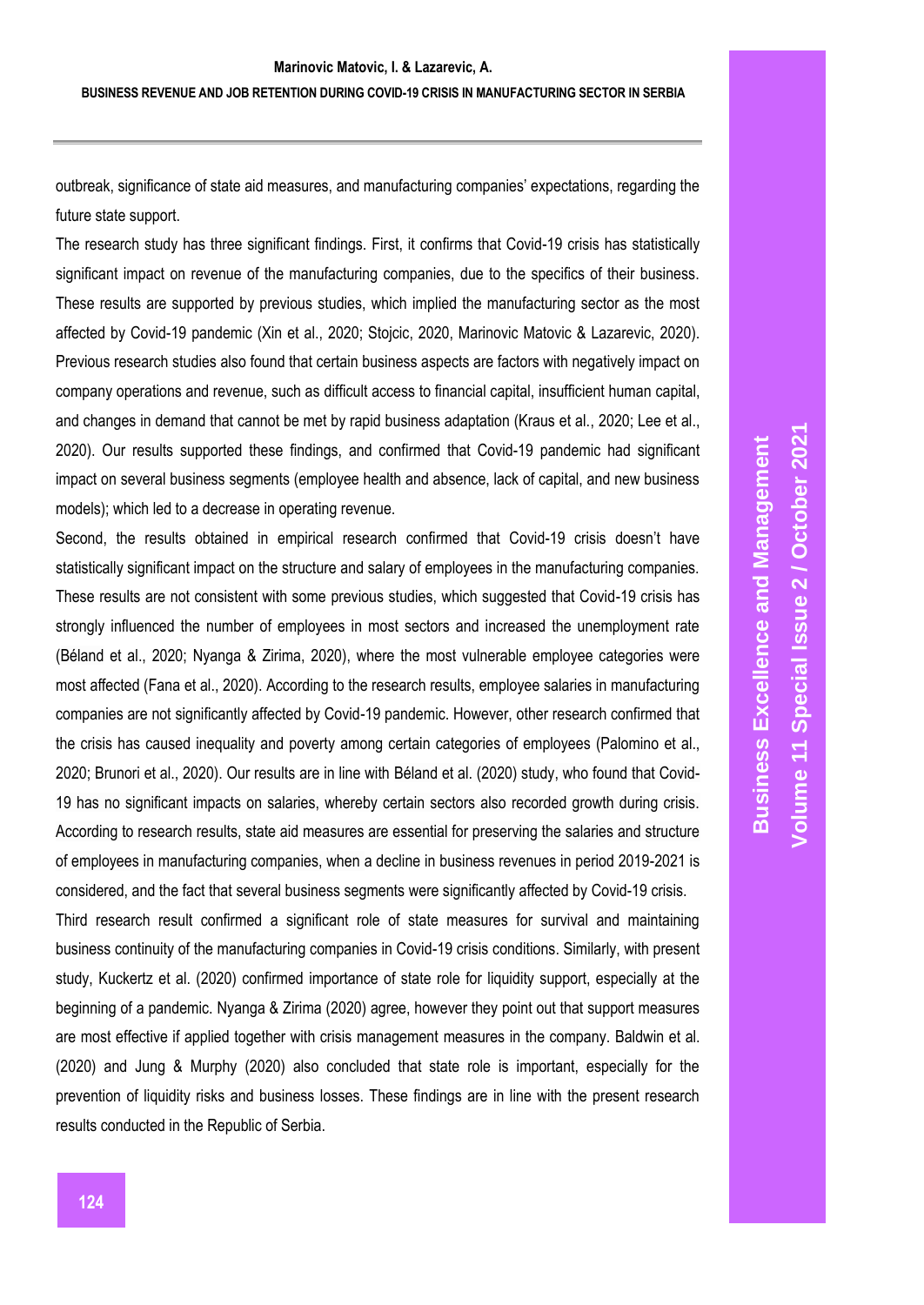# **6. CONCLUSIONS**

This paper confirmed that the Covid-19 crisis has substantial impact on business revenue of manufacturing companies, and on several operational segments, primarily the capacity of human capital, which was limited due to endangered employee health and their frequent absence, and difficult access to financial capital. In difficult macroeconomic conditions, manufacturing companies maintained their business continuity by applying certain measures. These were anti-Covid defense measures, taken by manufacturing companies in a crisis environment, as well as state aid measures for preserving and increasing liquidity. According to the research results, state support measures have significant role for survival and business continuity of the manufacturing companies in Covid-19 crisis conditions. With the support of the appropriate state measures, Covid-19 crisis didn't significantly affect structure and earnings of employees, as confirmed in the research study.

Maintening business continuity and profitability in the crisis conditions implies the application of various measures, specific to each company. This implies the introduction or strengthening of crisis management, through strategic and operational planning, human resource management, optimization of business processes and decision-making, all the way to early identification of crisis, and developing an adequate concept for maintaining business continuity.

Not many companies in Serbia had previously developed business continuity plans and their readiness to respond to the external environmental changes was at very low level. The application of already developed methodologies to prepare disaster recovery plans and to maintain the business continuity would be very useful, such as implementation of the ISO standards (ISO 22301:2019 Security and resilience – Business continuity management system) or other good practice guidelines presented by various corporations, communities and associations.

The creation of the business continuity plans is a complex process that usually involves some major steps: risk assessment and business impact assessment, development of the business continuity strategy and finally well-developed business continuity plan, including assigned resources, roles and responsibilities for all stakeholders in the continuity management system.

Regarding the state role, the research results imply that state support should be directed towards developing business and improving the resilience of manufacturing companies on future global, national or regional crises. Specific state measures should be adapted at the local level and according to the specifics of the sector. Adequate state support measures should provide a quick response to crisis, appropriate financial support for companies, directed towards the creation of conditions for further progress, growth and development in new circumstances.

Study limitations exist due to a constrained research scope, since survey was conducted in only one country, Republic of Serbia, and only in manufacturing companies. The research was performed with a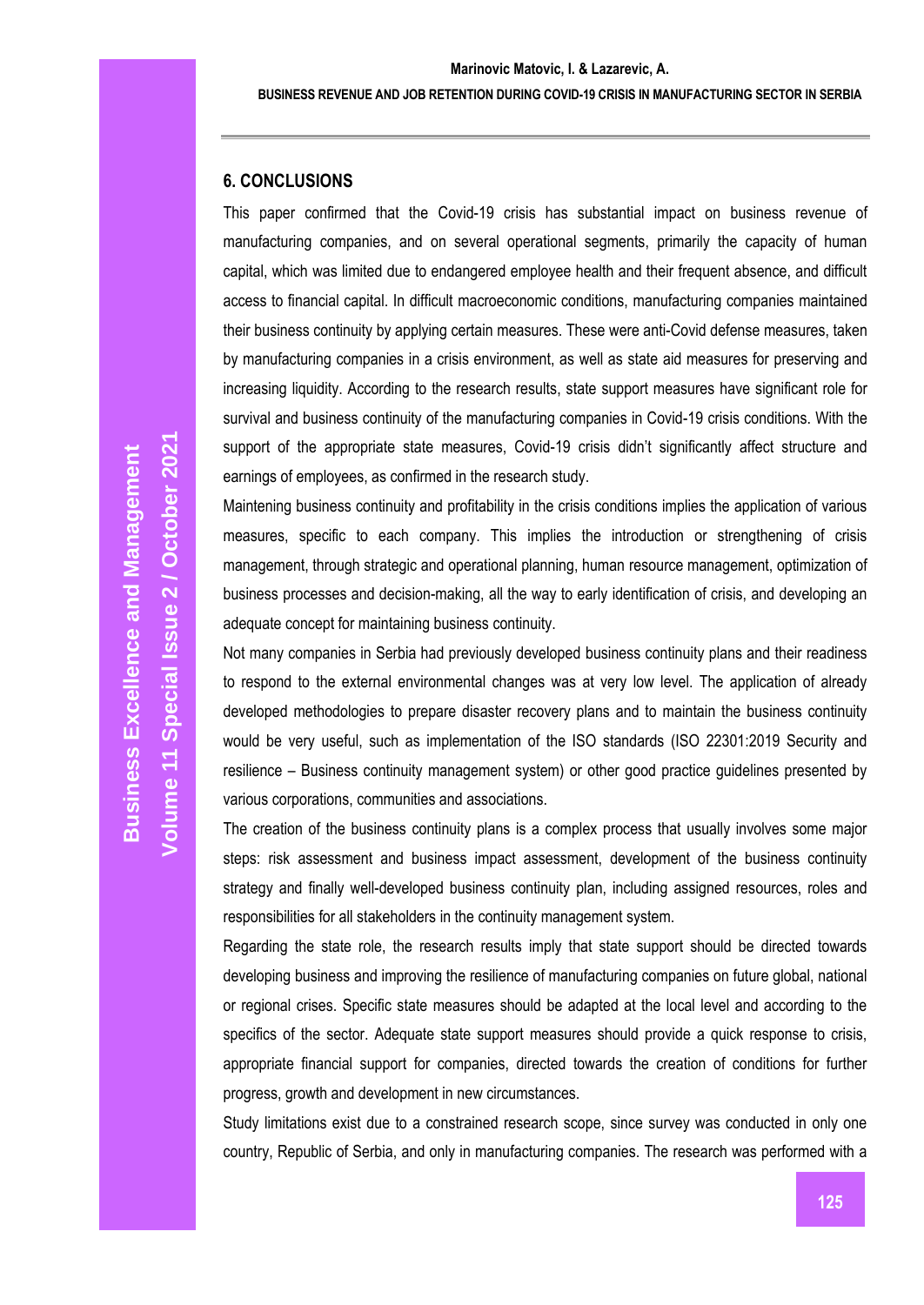small sample size, which is another limiting factor. Study also faced another restriction, in the form of difficult access to respondents, due to restricted movements and physical distance in Covid-19 crisis conditions. Research faced another limitation, a relative objectivity of respondents, which is common when data collection is based on a survey questionnaire, i.e. based on subjective evaluation of respondents.

A recommendation for future research is to overcome all the above limitations. At the same time, future research should encompass the same group of manufacturing companies, and monitor the effects of the applied measures to mitigate the damages caused by Covid-19 crisis. Also, the influence of Covid-19 crisis on the selected business segments of manufacturing organizations should be monitored in the three-year period and the comparison would reveal companies' readiness to respond to the changes in the business environment.

# **REFERENCES**

- Adzic, S. & Al-Mansour, J. (2021). The Negative Impact of Covid-19 on Firms: Insights from Serbia. *Eastern European Economics*, 59, 5, 472-486.
- Alves, J.C., Lok, T.C., Luo, Y.B. & Hao, W. (2020). Crisis Management for Small Business during the COVID-19 Outbreak: Survival, Resilience and Renewal Strategies of Firms in Macau, *ResearchSquare*, https://doi.org/10.21203/rs.3.rs34541/v1.
- Baldwin, R. (2020). Keeping the lights on: Economic medicine for a medical shock. VoxEU.Org, 13 March. Retrieved from https://voxeu.org/article/how-should-we-think-about-containing-covid-19-economic-crisis
- Béland, L.P., Brodeur, A. & Wright, T. (2020). The short-term economic consequences of COVID-19: exposure to disease, remote work and government response. IZA Discussion Paper Series, 13159.
- Brunori, P., Maitino, M.L., Ravagli, L. & Sciclone, N. (2020). Distant and unequal. Lockdown and inequalities in Italy. Working Papers – Economics, wp2020\_13.rdf, Universita' degli Studi di Firenze, Dipartimento di Scienze per l'Economia e l'Impresa.
- Cai, M. & Luo, J. (2020). Influence of COVID-19 on Manufacturing Industry and Corresponding Countermeasures from Supply Chain Perspective. *Journal of Shanghai Jiaotong University (Science),* 25, 409–416.
- Carlsson-Szlezak, P., Reeves, M. & Swartz, P. (2020). Understanding the Economic Shock of Coronavirus. Harvard Business Review, 27 March. Retrieved from https://hbr.org/2020/03/understanding-the-economic-shock-of-coronavirus
- Chesbrough, H. (2020). To recover faster from Covid-19, open up: managerial implications from an open innovation perspective. *Industrial Marketing Management*, 88, July, 410-413.
- China-CEE Institute. (2019). Industry overview in Serbia and its contribution to economy growth, exports and employment. *Weekly briefing*, 19, 2, 1-6.
- Dingel, J.I. & Neiman, B. (2020). How Many Jobs Can be Done at Home? Chicago: Brecker Friedman Institute.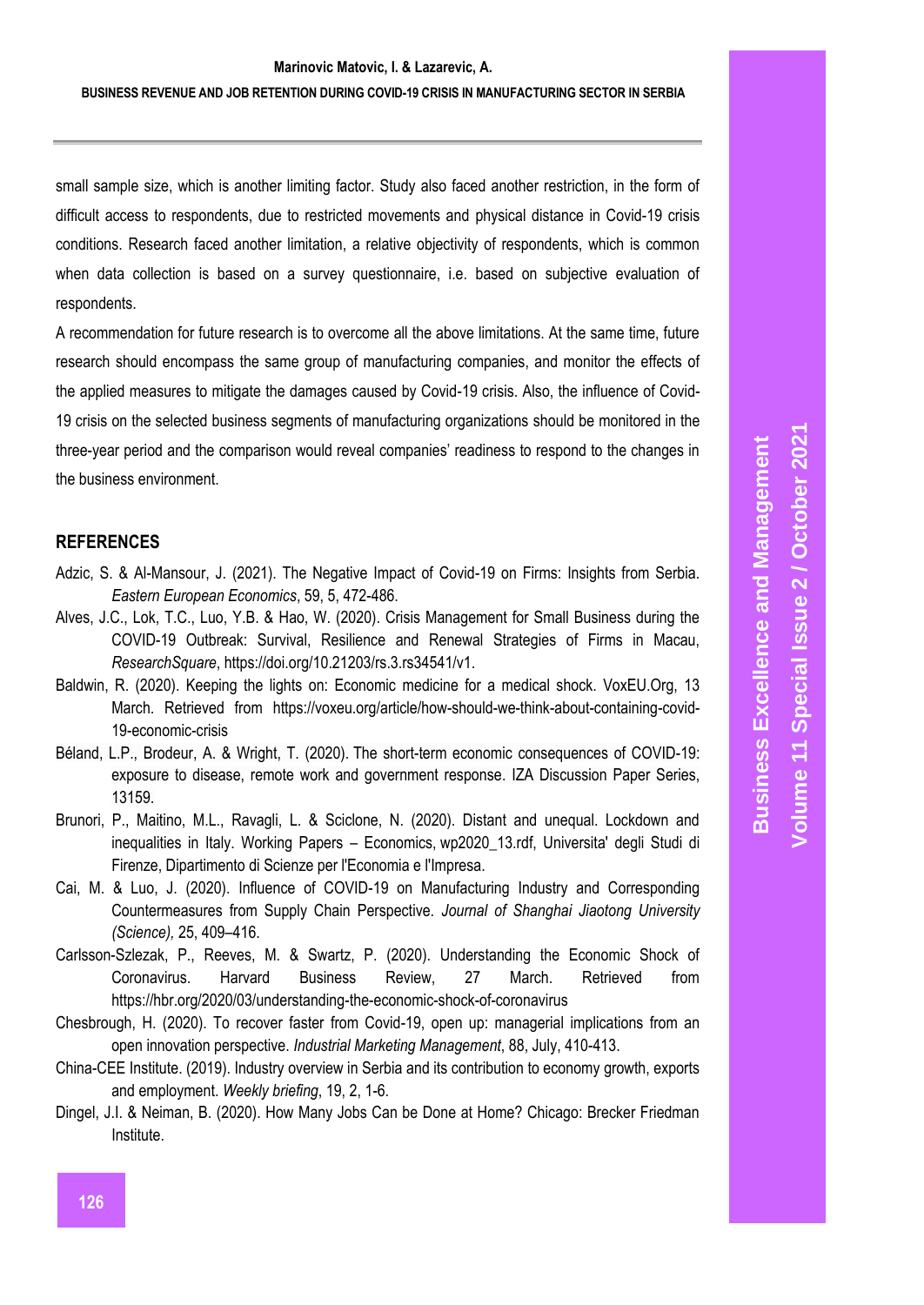- Fana, M., Perez, S.T. & Fernandez-Macias, E. (2020). Employment impact of Covid-19 crisis: from short term effects to long terms prospects. *Journal of Industrial and Business Economics,* 47, 391– 410.
- Gourinchas, P.O. (2020). Flattening the pandemic and recession curves. In R. Baldwin & B. Weder di Mauro (Eds.), Mitigating the COVID Economic Crisis: Act Fast and Do Whatever It Takes (pp. 31-39). CEPR Press VoxEU.org eBook.
- Harris, J.L., Sunley, P., Evenhuis, E., Martin, R., Pike, A. & Harris, R. (2020). The Covid-19 crisis and manufacturing: How should national and local industrial strategies respond? *Local Economy: The Journal of the Local Economy Policy Unit*, 35, 4, 403-415.
- Islam, A., Mansoor, A., Rahman, M., & Abd Wahab, S. (2020). Adjusting a strategic cash-flow model for Bangladeshi small and medium enterprises: The art of surviving Covid-19 emergency. *Business Excellence and Management*, 10 (Special issue 1), 194-213.
- Jung, C. & Murphy, L. (2020). Transforming the economy after Covid-19 A clean, fair, and resilient recovery. London: Institute for Public Policy Research.
- Kraus, S., Clauss, T., Breier, M., Gast, J., Zardini, A. & Tiberius, V. (2020). The economics of COVID-19: Initial empirical evidence on how family firms in five European countries cope with the corona crisis. *International Journal of Entrepreneurial Behaviour & Research*, 26, 5, 1067- 1092.
- Kuckertz, A., Brändle, L., Gaudig, A., Hinderer, S., Reyes, C.A.M., Prochotta, A. & Berger, E.S. (2020). Startups in times of crisis – A rapid response to the COVID-19 pandemic. *Journal of Business Venturing Insights*, 13, C, e00169.
- Lee, C.K., Song, H.J., Bendle, L.J., Kim, M.J. & Han, H. (2012). The Impact of NonPharmaceutical Interventions for 2009 H1N1 Influenza on Travel Intentions: A Model of GoalDirected Behavior. *Tourism Management*, 33, 1, 89-99.
- Lenoël, C. & Young, G. (2021). Modelling the impact of Covid-19 on the UK economy: an application of a disaggregated New-Keynesian model. NIESR Discussion Paper No. 531, 1-43.
- Magno, F. & Cassia, F. (2021). Firms' responses to the COVID-19 crisis in the tourism industry: effects on customer loyalty and economic performance. *An International Journal of Tourism and Hospitality Research*, Anatolia, DOI: 10.1080/13032917.2021.1916551
- Marinovic Matovic, I. & Lazarevic, A. (2020). Covid-19 Crisis Management in Manufacturing Industry Organizations in the Republic of Serbia. Proceedings of The Fifth International Conference – MASING 2020, MECHANICAL ENGINEERING IN XXI CENTURY, Nis, December 09-10, pp.403-406.
- Marinovic Matovic, I. & Vemic Djurkovic, J. (2021). Covid-19 impact on trade and production organizations: The effects of governmental measures in the state of emergency. Thematic Collection of Papers of International Significance - Psychology of disaster, state of emergency and their effects on health, Faculty of Philosophy, Kosovska Mitrovica, pp.135-151.
- Nicola, M., Alsafi, Z., Sohrabi, C., Kerwan, A., Al-Jabir, A., Iosifidis, C., Agha, M. & Agha, R. (2020). The socio-economic implications of the coronavirus pandemic (COVID-19): A review. *International Journal of Surgery*, 78, June 2020, 185-193.
- Nyanga, T. & Zirima, H. (2020). Reactions of small to medium enterprises in Masvingo, Zimbabwe to Covid-19: Implications on productivity. *Business Excellence and Management*, 10 (Special issue 1), 22-32.